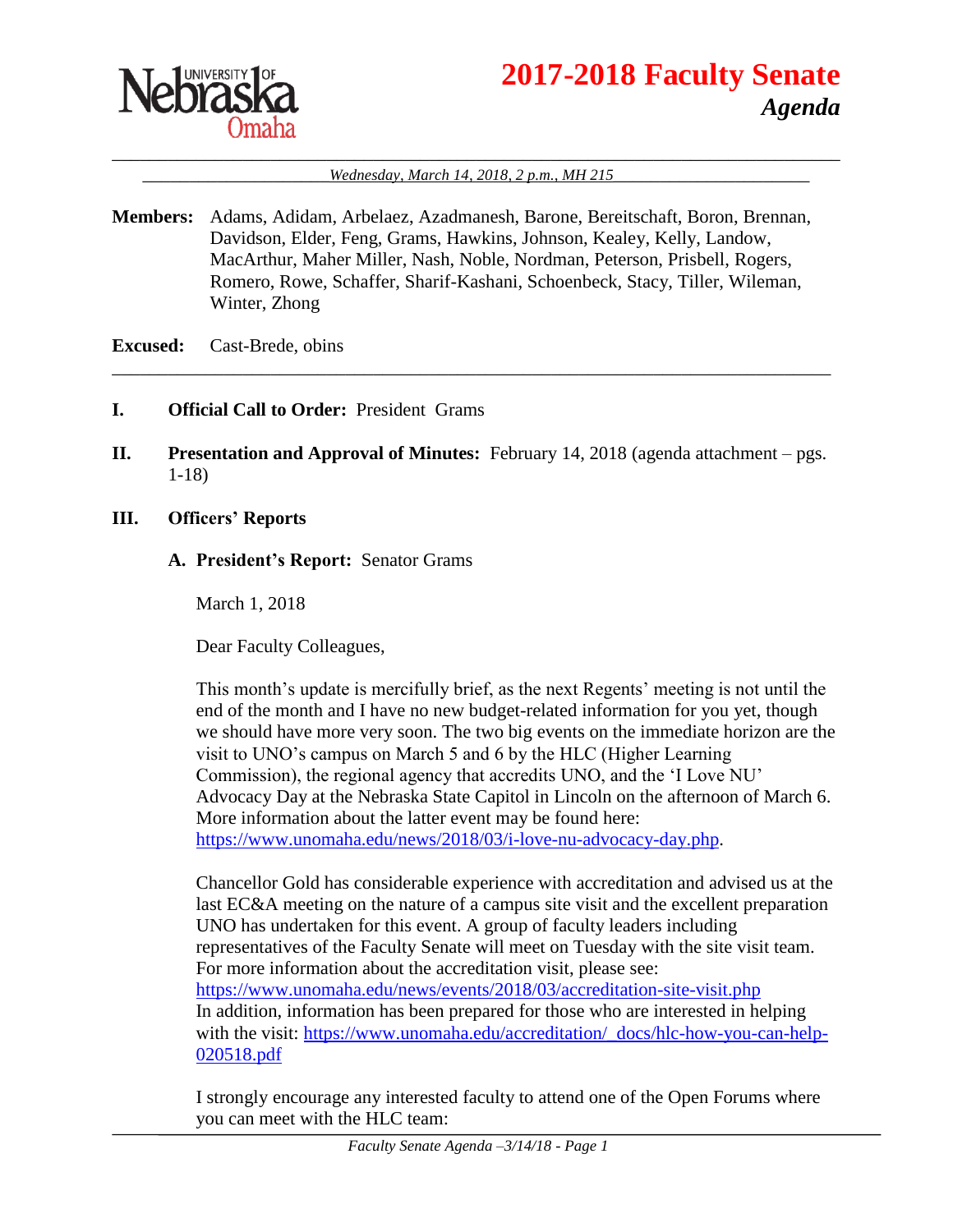- Monday, March 5, Mission and Institutional Integrity MBSC Ballroom, 2:30-3:30 P.M.
- Tuesday, March 6, Teaching & Learning: Quality, Resources, & Support MBSC Ballroom, 9:00-10:15 A.M.
- Teaching & Learning: Evaluation and Improvement MBSC Ballroom, 10:30-11:45 A.M.
- Resources, Planning, Institutional Effectiveness MBSC Dodge Room, 1:00-2:00 P.M.

The Faculty Senate committees continue to work on a variety of important projects. Minutes and resolutions are always posted for your review – if you have questions about any of these, or future projects, please feel free to get in touch.

At the last EC&A we discussed another important subject about which many people have opinions: weather cancellations! Deciding whether to close campus is a delicate balance among predicting what the weather will do, satisfying the needs of those for whom it is important that the campus remain open whenever possible, and the needs of those who may have difficulty getting to campus safely. Safety is, in this process, the dominant concern.

Faculty can help with this! If you are going to cancel classes for the day, regardless of whether UNO has a weather cancellation, PLEASE notify your students (Canvas is also useful for this purpose). It is very hard on students when they make a difficult effort to be present, only to find out that class is cancelled. Likewise, if you are going to be present on a day when weather makes transportation difficult, or UNO may remain open while other preK-12 schools are closing, please consider the safety concerns of those needing to travel to or around campus.

Finally, as ever, parking: the "open parking" on Fridays does not include surface lots on the Dodge Street campus. I know that some people have encountered difficulties with this. Surface parking and the Pacific St. garage are open on Scott campus at those times, but only the garages are involved on Dodge campus. If this has been a problem for you, please contact me.

If you have any other concerns, suggestions, or ideas, again, we would like to hear them! Thank you,

### **B. Secretary/Treasurer Report:** Senator Landow

**1. EC&A:** February 21, 2018

### Chancellor Gold Comments:

# HLC:

Chancellor Gold gave an update on the visit by the Higher Learning Commission. We must understand what our strengths are and build on them, and we must understand our weaknesses and move to improve them. The Chancellor wants to focus on the areas that the visiting team may have questions about, e.g.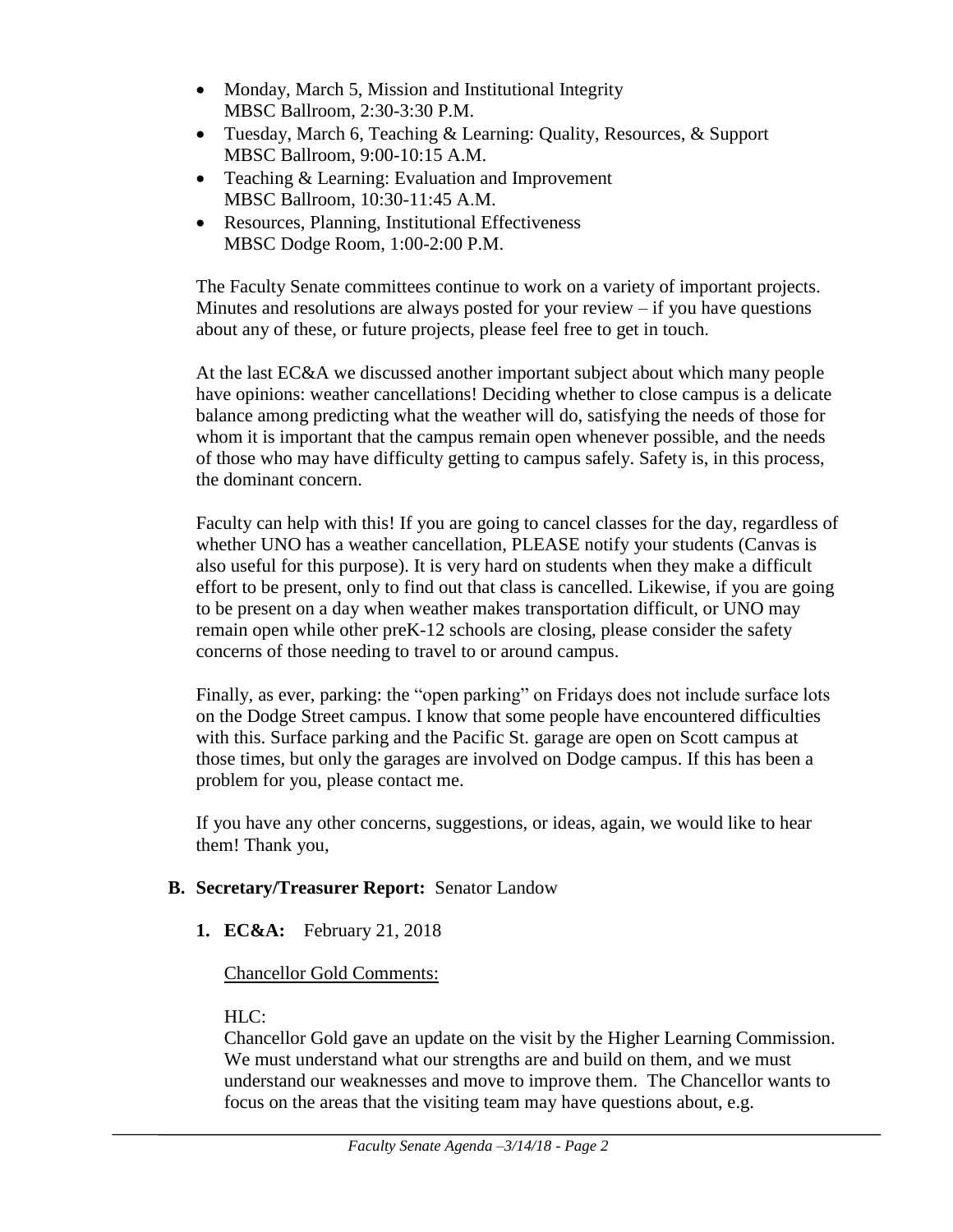assessment. The area of most concern to the Chancellor is budget and how it relates to the university as a whole.

#### Budget:

The Chancellor indicated that the budget hearing in the Legislature went as well as it could have. The forecasting board report will come out in late February, and the following week the legislature will put the budget together.

#### Updates from President Grams

UNO's proposed share of the budget cut is the smallest of the four campuses. President Grams also noted that there is a lot of misinformation floating around and all of us should make a concerted effort to circulate accurate info.

Senior Vice Chancellor Reed initiated a discussion about the UNO severe weather policy.

Meeting adjourned at 3:15 PM.

| Res.                     | Date          | $(A\cup B)$ is changed to call the resolutions $\ell$<br><b>Title</b><br><b>Final Action/Resolved</b><br>Denied /<br><b>Admin</b> |          |               |                 |                                                                                                     |
|--------------------------|---------------|-----------------------------------------------------------------------------------------------------------------------------------|----------|---------------|-----------------|-----------------------------------------------------------------------------------------------------|
| #                        |               |                                                                                                                                   |          | Sent          |                 |                                                                                                     |
|                          | <b>Senate</b> |                                                                                                                                   | Accept   | for           | <b>Deferred</b> |                                                                                                     |
|                          | <b>Passed</b> |                                                                                                                                   |          | <b>Senate</b> | $/ \ln$         |                                                                                                     |
|                          |               |                                                                                                                                   |          | <b>Action</b> | <b>Progress</b> |                                                                                                     |
| 4326                     | 2/14/18       | Budget Problems &                                                                                                                 | 2/21/18  |               |                 |                                                                                                     |
|                          |               | Appreciation                                                                                                                      |          |               |                 |                                                                                                     |
| 4325                     | 2/14/18       | Replacement on                                                                                                                    | 2/21/18  |               |                 | Acknowledged                                                                                        |
|                          |               | <b>UCAT</b>                                                                                                                       |          |               |                 |                                                                                                     |
| 4324                     | 2/14/18       | Approval of the                                                                                                                   | 2/21/18  |               |                 | Acknowledged                                                                                        |
|                          |               | Proposal for a MS                                                                                                                 |          |               |                 |                                                                                                     |
|                          |               | degree in Information                                                                                                             |          |               |                 |                                                                                                     |
|                          |               | Technology                                                                                                                        |          |               |                 |                                                                                                     |
|                          |               | Innovation                                                                                                                        |          |               |                 |                                                                                                     |
| 4323                     | 2/14/18       | Freedom of                                                                                                                        | 2/21/18  |               |                 |                                                                                                     |
|                          |               | Expression                                                                                                                        |          |               |                 |                                                                                                     |
| 4322                     | 2/14/18       | Newly Elected                                                                                                                     | 2/21/18  |               |                 | Acknowledged                                                                                        |
|                          |               | Senators (term: 2018-                                                                                                             |          |               |                 |                                                                                                     |
|                          |               | 2019)                                                                                                                             |          |               |                 |                                                                                                     |
| 4321                     | 2/14/18       | <b>Temporary CFAM</b>                                                                                                             | 2/21/18  |               |                 | Acknowledged                                                                                        |
|                          |               | Senator Replacement                                                                                                               |          |               |                 |                                                                                                     |
| 4320                     | 2/14/18       | Temporary A&S                                                                                                                     | 2/21/18  |               |                 | Acknowledged                                                                                        |
|                          |               | Senator Replacement                                                                                                               |          |               |                 |                                                                                                     |
| <b>TO BE FOLLOWED UP</b> |               |                                                                                                                                   |          |               |                 |                                                                                                     |
| 4282                     | 3/8/17        | Expenses                                                                                                                          | 4/19/17  |               |                 | SVC Reed explained the process for UNO paying for                                                   |
|                          |               | Associated with                                                                                                                   |          |               |                 | legal costs involved. These issues are usually                                                      |
|                          |               | Visas for                                                                                                                         |          |               |                 | handled by department chairs and personnel. Costs                                                   |
|                          |               | <b>International Hires</b>                                                                                                        |          |               |                 | can't be nailed down, since they vary by who is                                                     |
|                          |               |                                                                                                                                   |          |               |                 | involved. BJ Reed said he would ask for a one page                                                  |
|                          |               |                                                                                                                                   | 12/21/16 |               |                 | description of the process made available to faculty.                                               |
| 4279                     | 12/14/16      | Grievance                                                                                                                         |          |               |                 | - SVC Reed says they may need more information. It<br>is a workload issue as much as a compensation |
|                          |               | Committees                                                                                                                        |          |               |                 | issue. Let's have further discussion.                                                               |
|                          |               | Summer                                                                                                                            |          |               |                 |                                                                                                     |
|                          |               | Compensation                                                                                                                      |          |               |                 | - BJ reiterated that summer pay is not likely to                                                    |
|                          |               |                                                                                                                                   | 3/15/17  |               |                 | happen, as faculty select a variety of service                                                      |
|                          |               |                                                                                                                                   |          |               |                 | opportunities. Regarding the three grievance                                                        |

**2017-2018 Resolution Action Table (Action Pending and Current Resolutions)**

*Faculty Senate Agenda –3/14/18 - Page 3*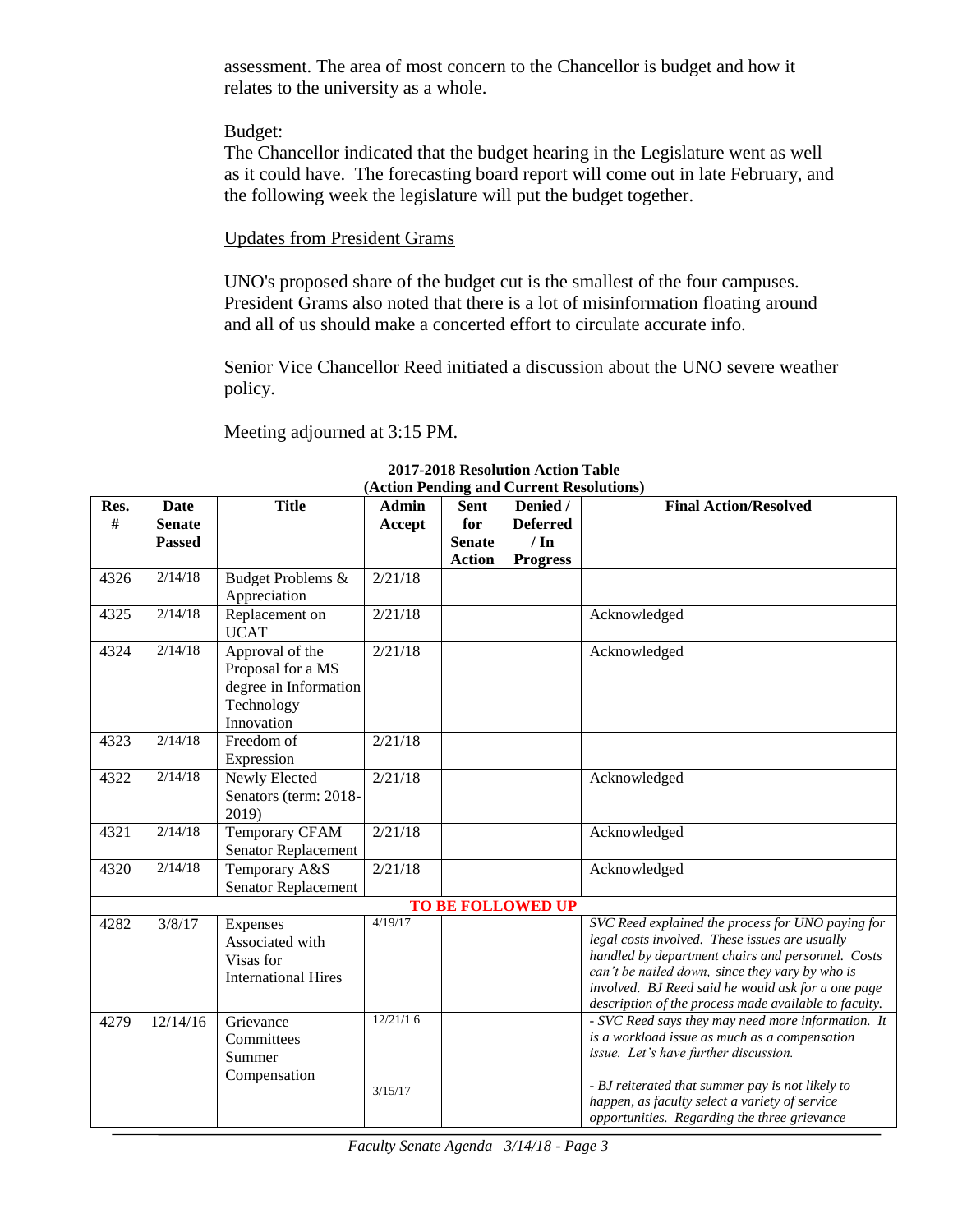| compensation.              | He is also apprehensive of anyone who has service<br>in the summer wanting compensation. Some service<br>such as FS President and IRB receive workload                                                                                                                                                                       |
|----------------------------|------------------------------------------------------------------------------------------------------------------------------------------------------------------------------------------------------------------------------------------------------------------------------------------------------------------------------|
| 1/24/18<br><i>meeting.</i> | AVC Smith-Howell stated that it is rare that<br>academic freedom, tenure and grievance<br>committee work be needed in the summer. SVC<br>Reed asked that the administration work up a<br>proposal to be reviewed by the executive<br>committee. Chancellor Smith-Howell said she<br>would have a draft ready by the February |

**2. Treasurer's Report:** Senator Landow (February 2018) (agenda attachment – pg. 19)

### **IV. Executive Committee Report:** Senator Barone

#### **PENDING:**

#### **A. UNO Website for documents and policies**

*At the 1/17/18 Faculty Senate meeting:* AVC Smith-Howell is in the process of finding a UNO web site repository for policy and other documents, in order to make them easier to find. President Grams wanted to start a conversation on this. *(1/17/18 The Senate agreed that this issue would stay with the EC&C.)*

#### **B. FUSE/GRACA:**

Faculty involvement and process regarding this issue. She wished to begin with a conversation. Perhaps there should be an advisory committee. *(Senate sent to next EC&A agenda 1/17/18.)*

#### **V. Standing Committee Reports**

#### **A. Committee on Academic and Curricular Affairs:** Senator Miller

Since only three committee members were able to attend the  $2/28/18$  A & C A meeting (Burch Kealey, Stan Wileman and Holly Miller), there would not have been a quorum and business could not be conducted, therefore the meeting was canceled. Pending agenda items will be addressed in the A&CA March meeting.

#### **PENDING:**

**1.** Committee members agree to consider proposed changes to the Academic Integrity Policy in their Feb. 28, 2018 meeting.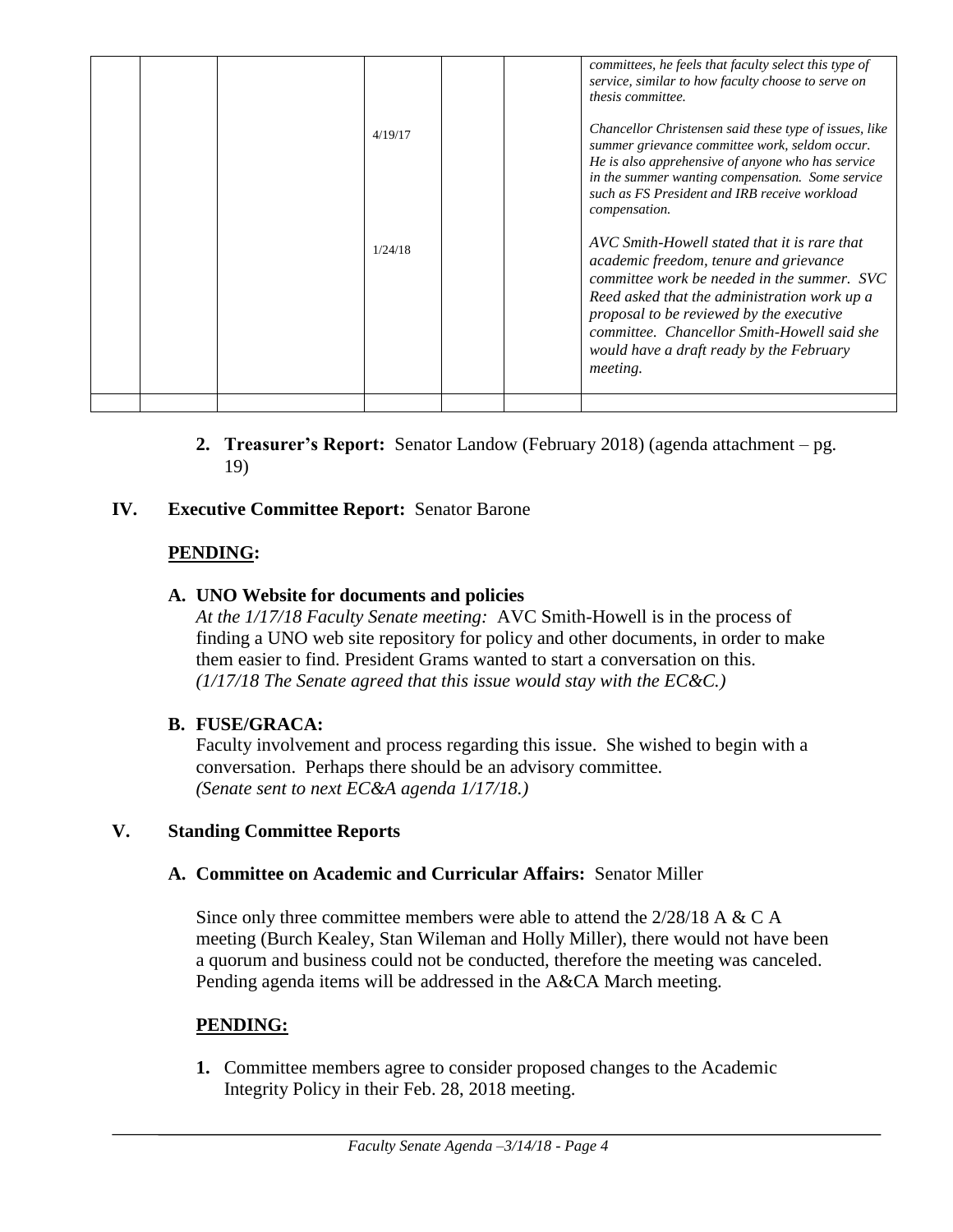- **2. UNO SGA Student Success recommendations** *(EC&C sent this to A&CA 1/7/18)*
- **3. Early College High School:** *(EC&C sent to A&CA 2/7/18)*

FYI: E-mail received 2/5/18 from Senator Adams: *At Friday's English Department meeting, as we discussed Dual Enrollment and other issues, a new program in the Millard School District dominated much of our discussion and members of the department asked me to take this issue to Faculty Senate. In short, our department has concerns about the various impacts of a program called Early College High School <http://mshs.mpsomaha.org/academics/early-college-high-school> The program says high school students can earn an Associate degree from Metro and that those credits will fulfill the general education requirements at UNO. Members of my department are concerned about how this might threaten enrollments at UNO and about the quality of such a program (it seems, for example, that a 10th grade English course could satisfy the English 1150 writing requirement at UNO). I would like to put this on the EC&C agenda as a point of discussion to determine if faculty in colleges beyond Arts and Sciences are also concerned about such a program.*

## **B. Committee on Educational Resources & Services:** Senator Robins

The Committee met 2:30 Wednesday 28 February 2018 in Criss Library Faculty Conference Room.

Attending: Senators, Azad Azadmanesh, Marlina Davidson, Barbara Robins, Mark Schoenbeck, Andy Zhong. Senator Tej Adidam was excused.

We acknowledged Senator Davidson as a new member for our committee filling in for Scott Glaser for the remainder of this semester.

Senator Robins noted that \$100.00 had been raised in cash donations at the previous Faculty Senate meeting for the Paul Beck scholarship fund. Sue Bishop deposited the funds in the fund's account.

Sue Bishop distributed packets to all members of the committee with the completed Paul Beck scholarship application forms. After reviewing the scoring materials, the committee agreed to read all applications, rank and suggest an award amount. The committee will review all rankings and select the scholarship winners at the 28 March meeting.

Related to the Beck scholarship:

EC&C agreed that awarding the scholarships at the April meeting would be an appropriate gesture. Discussion among committee members about the timing (before meeting or during our committee's report) were discussed.

Still Pending, a response from Debra Wilcox (UNO Controllers Office) regarding the possibility that faculty could submit a payroll deduction that would serve as a monthly gift to the Beck scholarship fund. Senator Davidson has agreed to follow-up.

Pending: Travel Authorization Forms and travel insurance. Senator Davidson proposed asking colleagues in her department for their experiences and presenting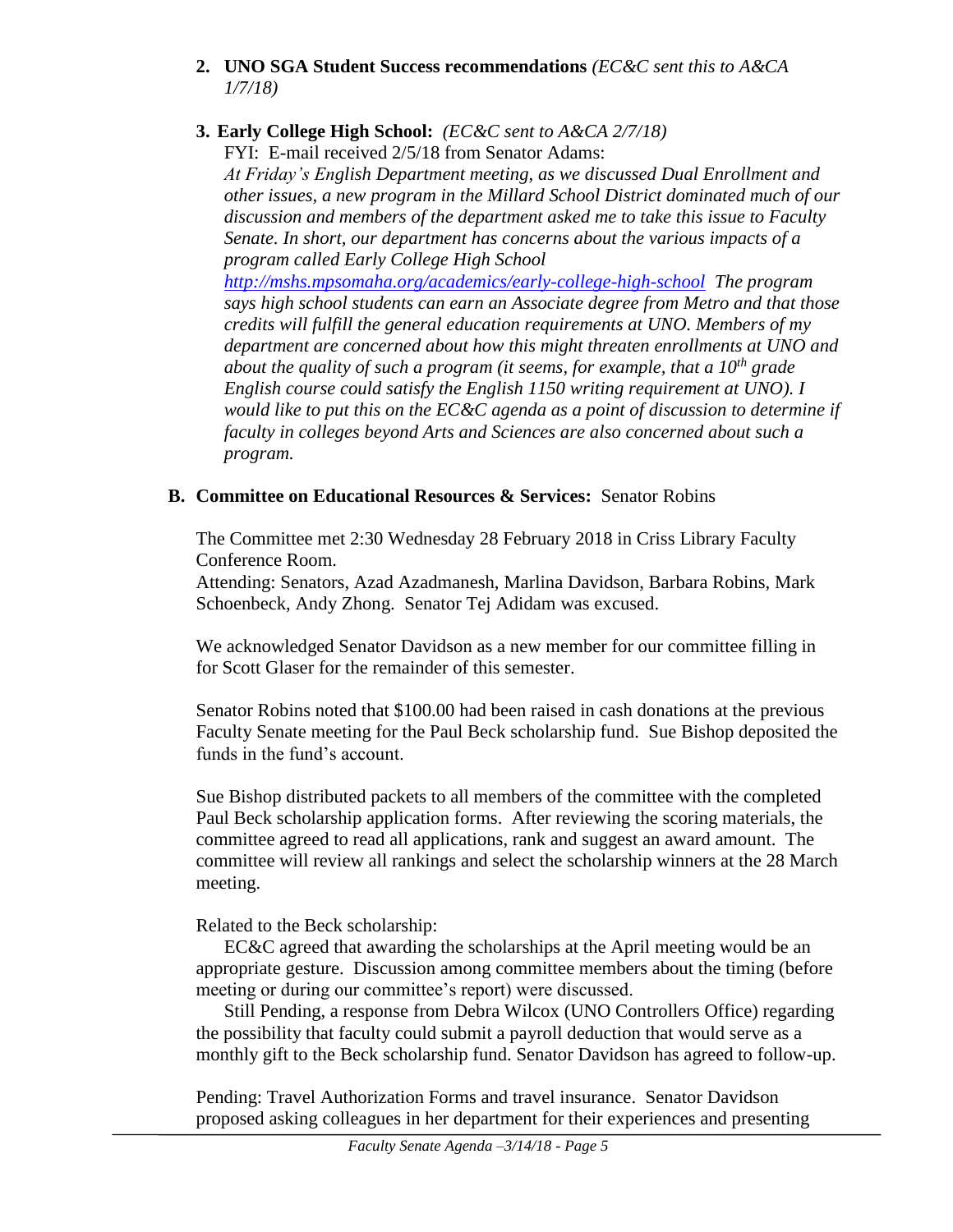findings to us at our next meeting.

Senator Robins asked if there were any observations or issues regarding Canvas our committee should investigate. Although no issues were raised, it was agreed that when the transition away from Blackboard entered the final days during summer 2018, new issues could emerge as more faculty sought technical assistance. This topic should be listed as Pending.

# **PENDING:**

**1. Request for Travel Authorization and Purchase of Travel.** *10/2017:* Senator Robins briefly reported on having located the source of the document used by UNO titled "Request for Travel Authorization and Purchase of Travel." At a future meeting we will discuss suggestions for additions to this document to assist faculty in identifying the need for and for purchasing travel insurance**.**

#### **C. Committee on Faculty Personnel & Welfare:** Senator Elder

The Committee met from 2:30-3:30 in ASH 196 on Feb 28.

Present: John Noble, Marshall Prisbell, Amber Rogers, Griff Elder Absent: Pauline Brennan (excused), Dale Tiller Guest: Deb Smith-Howell

Deb Smith-Howell presented the UNO Administrations response to **RESOLUTION 4279**, 12/14/16: Grievance Committees Summer Compensation..

Compensation would be provided to 9 month faculty appointed to 3 committees: Professional Conduct Committee, Faculty Grievance Committee, and Academic Freedom and Tenure Committee.

We have been asked to look at the policies and procedures for the 3 committees to see if appropriate language could be added to minimize the necessity of these committees meeting during the summer. John Noble has agreed to produce a first draft response.

Administrations proposal is that 9 month faculty committee members will be compensated up to \$500.00 per day (minimum of 1/2 day) when their committee is required to meet. The sense of the committee was that the compensation what fair. Still, we asked that the rationale be written down and shared with us.

We have been asked to contact the AAUP, particularly Mike Peterson, to make sure that the solution that we are crafting is in line with the AAUP contract.

# **PENDING:**

**1. HPER Fees.** *10/2017:*On Mon Sept 18, there was an initial faculty/staff wellness-based incentive program meeting in EAB 202 organized by Dan Shipp. Attending: Dan Shipp, Cathy Pettid, Joe Kaminski, Jeanne Surface, Griff Elder, Cecil Hicks, Carol Kirchner, and Esther Scarpello**.**

The group met to discuss how UNO could develop and pilot a wellness-based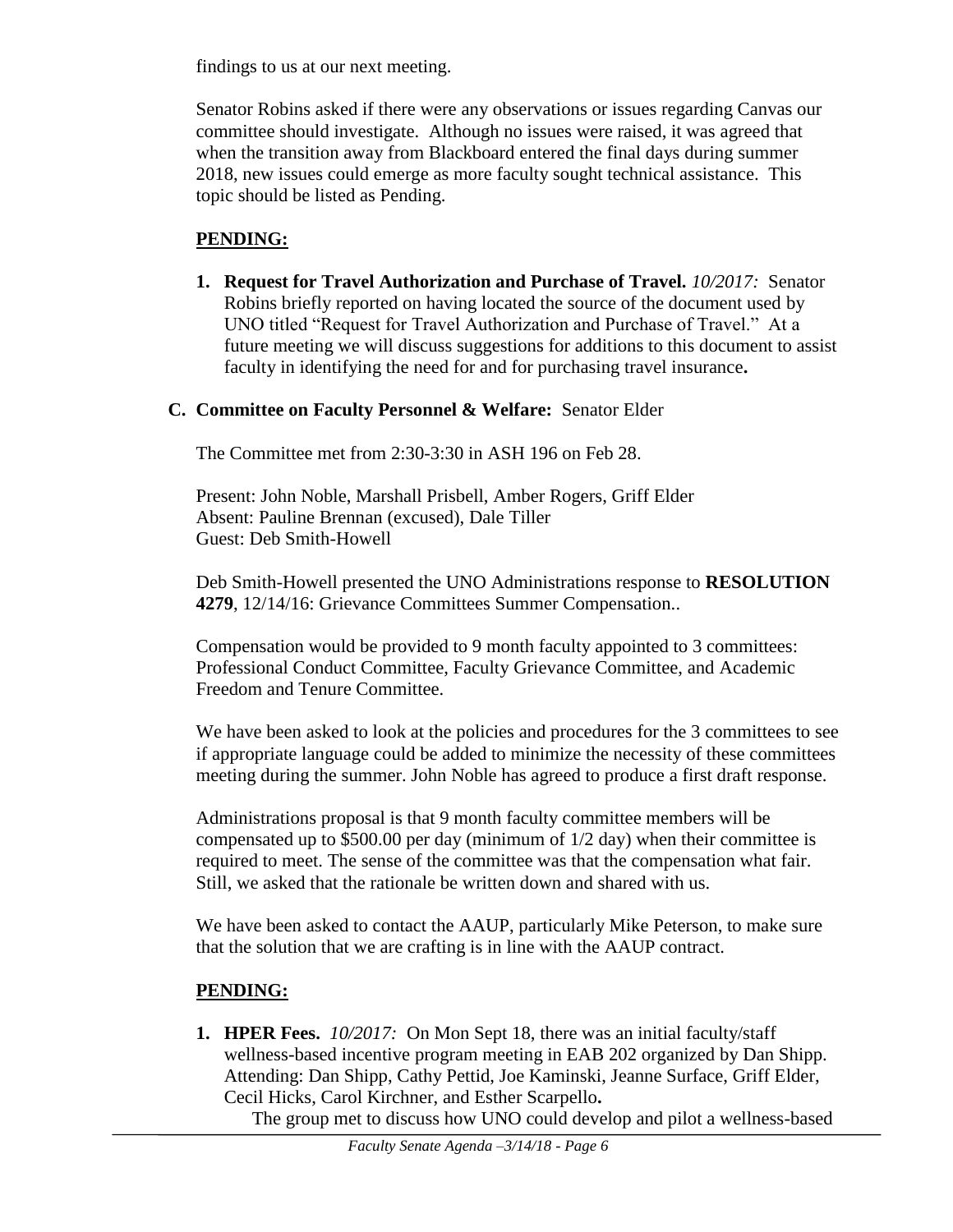incentive program for faculty/staff. The wellness program needs still to be worked out—both programmatically and financially. But roughly, the idea is that, UNO would offer a pilot program that would partially reimburse the cost of a HPER membership based upon member usage and participation in specific wellness program elements. Tentatively, the financial incentive might be as much as a \$100 reimbursement of the \$150 per semester HPER membership fee. Details have to still be worked out. The working goal is to offer this pilot program starting in January (but if not January, then the following August-2018).

The working group plans to meet every two weeks. The first meeting will discuss the requirements for reimbursement.

I have been asked to put together a Faculty Senate Focus Group that this working group can consult.

#### **2. Summer Compensation for Grievance Committees.** *10/2017 cont.:* **RESOLUTION 4279**, 12/14/16: **Grievance Committees Summer Compensation**

While most of us are on 9 month contracts, many uncompensated service obligations require summer participation. Members on the committee have their own anecdotal accounts of what we perceive to be a trend. We are hoping to discuss this topic with the AAUP, so that we can begin to connect some of the dots. We have contacted AAUP. The topic is on their agenda for Friday October 6, 2017**.**

**RESOLUTION 4279**, 12/14/16: Grievance Committees Summer Compensation

- **3. Visa Issues: Are they consistent college to college.** *(1/10/18: Put on EC&A agenda.)*
- **4. Faculty/Staff Safety Processes.** *10/2017 cont.:* Dr. Gina Toman has been named Faculty Human Resources Officer and Assistant to the Senior Vice Chancellor. She begins her new role on October 11**.**

We are interested in the administration developing a website similar to the Student Safety Website.

Note: We felt that the following site makes a good model: http://academicpersonnel.unc.edu/faculty-policies-procedures-guidelines/

We expect Gina Toman will be help us address the request that there be a flow-chart that will help faculty understand and negotiate the many resources that are available: Ombudsperson, EAP person, counseling, BRT, etc. What information is confidential, etc. This "flowchart" may manifest itself in the form of the website mentioned above.

### **5. Server for Personal Web Pages**

Senator Elder reported that last year all faculty across campus lost the server, along with the opportunity to have their own personal web sites, like Math. The Web site may have not been pretty, but it was spot on for other mathematicians to check. Senator Zhong said it now looks odd. Senator Kennedy said we all need support to get the server back for supporting personal web sites. Anything without branding is gone.

*(On 12/13/17 this issue was given to the FP&W Committee.)*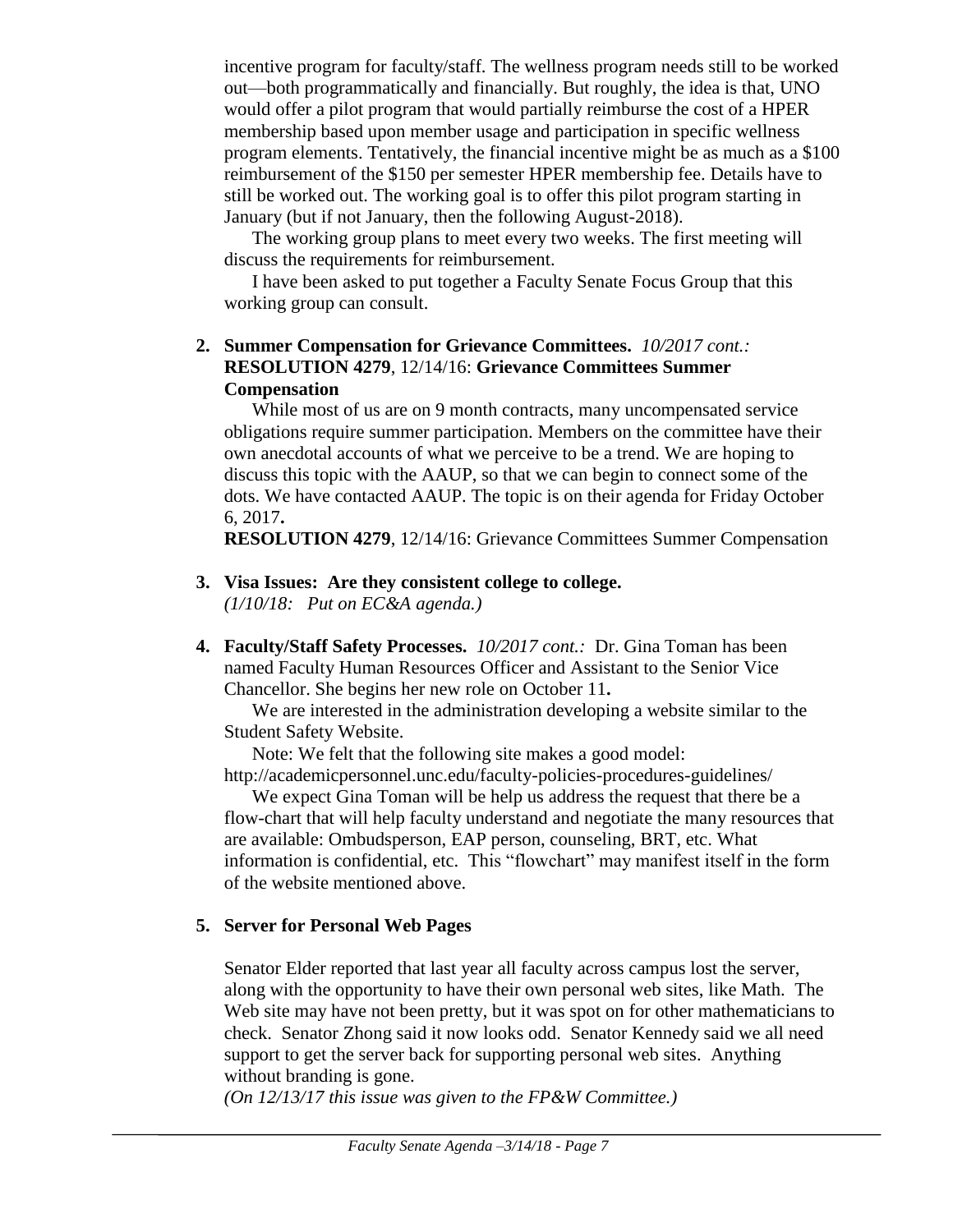**D. Committee on Goals and Directions:** Senator Arbelaez (No Meeting / No Report)

# **Pending:**

- **1. Facilities Planning and Faculty Representation** (Specifically, which Facilities Planning Committee would be the best on which to have faculty representation before plans are made, not just reported?) *(Sent to G&D 2/10/16)*
- **E. Professional Development:** Senator Adams (No Meeting / No Report)

# **PENDING:**

- **1. Faculty Professional Development Leave policies/procedures:**  *(1/10/18: The PD committee is waiting for deans to complete a survey to actually gauge faculty's understanding of FPD leave policies and procedures.)*
- **F. Committee on Rules:** Senator Nash

Faculty Senate standing committee preferences were received from 8 of the 12 newly elected senators. The annual Committee Service Preference Form will be distributed to UNO faculty members this month. The Rules Committee will be working to fill both Faculty Senate standing committees and university committees during March and April.

# **PENDING:** None

# **VI. Other Faculty Senate Committees**

### **A. Faculty Senate Budget Advisory Committee Report**: Prof. Hall, Maher, O'Hara

At its February meeting, the Faculty Senate requested that its Budget Advisory Committee provide advice on budget matters related to shared UNO/UNMC administrative positions and structures. A provisional list of jointly held or otherwise relevant positions was provided as a starting point, including the Chancellor; Vice Chancellor of Business, Finance, and Economic Development (interim, and permanent search underway); Vice Chancellor for Student Success; Assistant Vice Chancellor for Wellness; Interim Associate Vice Chancellor of Global and Student Support; Co-Directors, International Studies and Programs; Vice Chancellor of External Relations; and one position combining duties as an Assistant Vice Chancellor of UNMC Academic Affairs, Interim Director of UNMC Student Services and Director, UNO Student Conduct and Community Standards. Chancellor Gold provided information and offered to meet with the BAC to facilitate this discussion.

Craig Maher e-mailed Sue Bishop the following on March 3, 2018:

*To date I have had a meeting with BJ and got a print out of the people in the positions identified. The committee has not yet met, nor do we have the financial effects.*

Michael O'Hara e-mailed Sue Bishop the following also on March 13, 2018: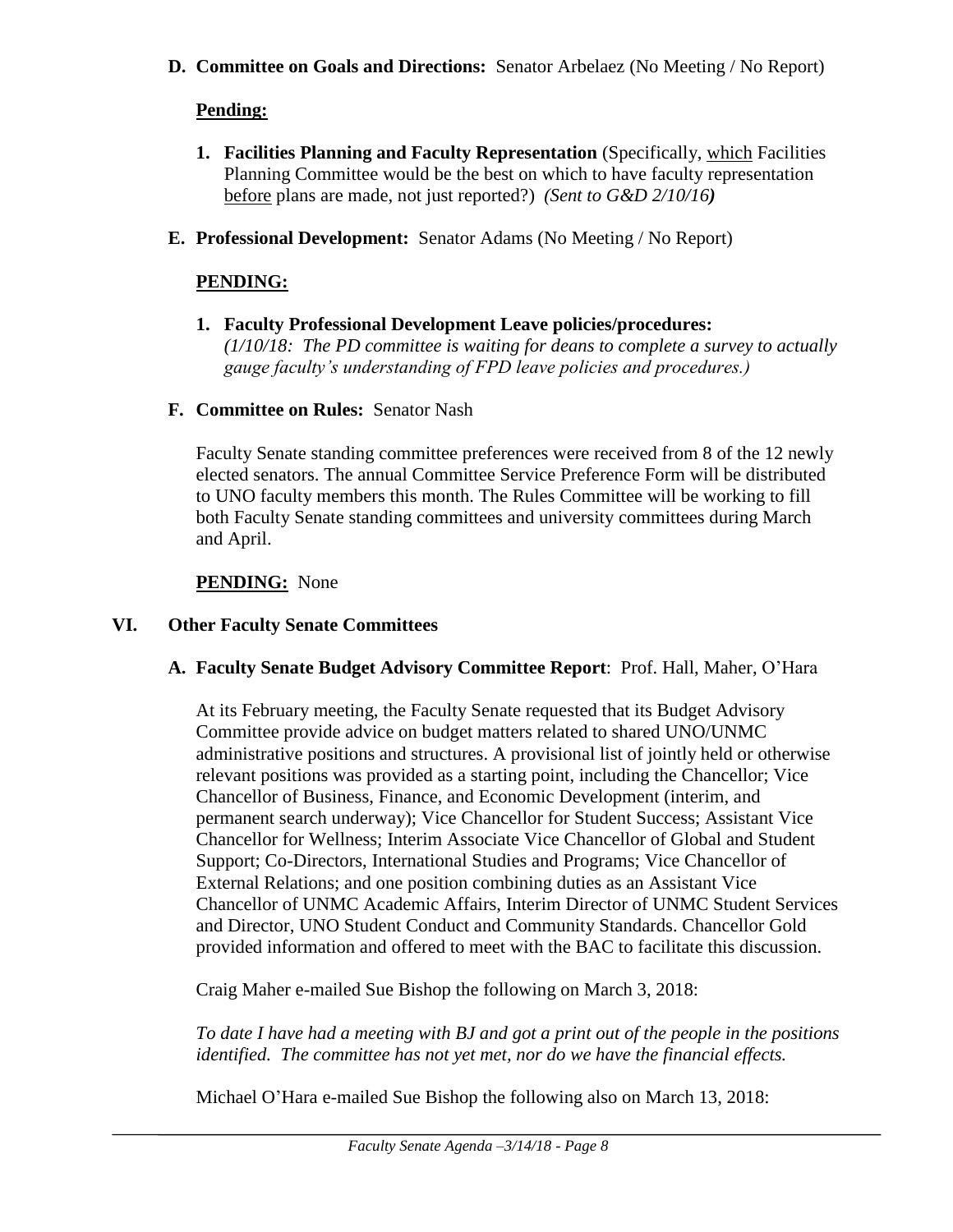*Craig, Sue, Maggie, and Laura:*

*Below I repeat the content of my March 6th email to BJ, Craig, and Maggie written promptly after receipt of our assignment. The pre-share versus the post-share allocations are going to be most informative.*

*+++ +++ BJ (cc: Craig & Maggie):*

*BJ, I believe Craig already has asked for your assistance in obtaining data to implement the Faculty Senate instruction to its Budget Advisory Committee (appended below). Thank you for saying assistance would be forthcoming.*

*As I look at the question asked by the UNO Faculty Senate, it has answers in three distinct phases.* 

*The first phase would be before any joining up by the two UoN campus administrations (i.e., prior to Gold's assumption of an interim title).* 

*The second phase we are in. During this second phase there are very many changes in personnel and associated budget lines. This second phase will continue to the end of this fiscal year.* 

*The third phase starts with July 1, 2018 and the new fiscal year.*

*I suspect our committee would best serve the UNO Faculty Senate and those that use the results of our committee's efforts if we avoid the budgetary morass that is sure to characterize the second phase (e.g., budgetary surges due to end-of-service settle ups for vacation and sick days).*

*While more data is better data (typically), when providing us this requested data could you be sure we are provided with the first phase data on each position both at UNO and at UNMC as well as the data for that array of positions that will be shared (or not shared) proposed to the Regents as the July 1, 2018 fiscal year budget?*

*Thank you.*

++++++

#### **VII. Ad hoc Committees**

#### **A. Ad hoc UNO-UNMC Faculty-to-Faculty Communication and Collaboration Committee:**

The Committee met March 5. 2018 UNO Thompson Alumni Center.

Present: Timi Barone, Suzanne Sollars, Emily Glenn, Beth Beam, Elli Rogan, Destynie Sewell, Amar Natarajan, Dhundy Bastolei

Absent/Excused:, Glenda Woseyna Mark Shriver, Adam Tyma, Connie Schaffer,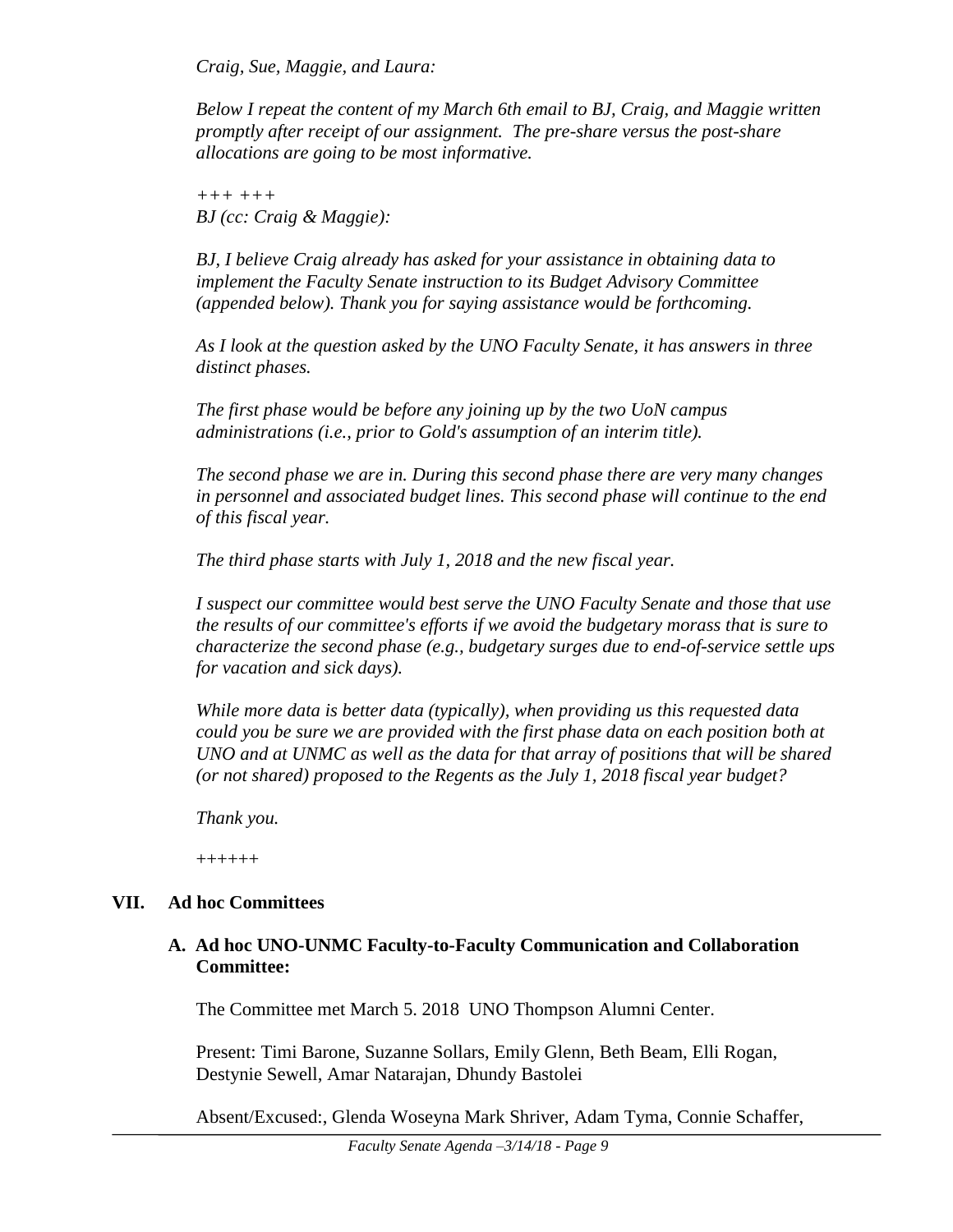Notes on the meeting

# **1. Concerns about students and faculty moving between campuses.**

Timi Barone shared information that she had received from Deb Smith-Howell about a draft policy that outlines ways that students and faculty can teach, study, and move between UNO and UNMC. Registrars have an NU system intercampus for, and methods to waive enrollment requirements, such as those for residency. The inoculation requirement is also a concern. Single sign-on and a common bill and transcript will help keep both campus in sync. This policy, and corresponding procedures, are expected to go live this spring. Financial changes for dual degree programs will be arranged this fall. Registrars and currently working as a single entity, according to Deb Smith-Howell. This committee would like clarification on the sharing of students and faculty at UNO and UNMC.

Recommendation: Ask Deb Smith-Howell to share, by April, the policy on sharing faculty and students across campuses.

# **2. Shared administrators between campus**

Committee members discussed the fact that there are many shared administrations between UNO and UNMC, and whether the needs of both campuses are being met.

A list of shared administrators was last made available to this group on January 24, 2018.

Amar Natarajan will ask Ann Anderson Berry for an updated list.

# **3. Thoughts on announcement of budget cuts**

Committee members questioned why UNMC cuts were announced generally, without advance notice to faculty. It was the decision of Chancellor Gold to not provide advance notice to faculty. Chancellor Gold did not provide advance notice to the Faculty Senate. Advance notice would have been a courtesy, but was not required. Many units were proceeding as if cuts had been made and finalized, although the appropriations Committee has not yet voted. There is concern over faculty retention and the possibility for the tenure of existing faculty to be "broken," should campuses merge.

Recommendation: Continue to request increased transparency from Chancellor Gold on issues pertaining to the budget.

# **4. Update on Parking**

Committee members believe that issue is not yet resolved. There is not an effective way to get from UNMC to UNO's south campus. Additionally, there is no reciprocal parking on south campus. Many UNO faculty who commute to UNMC use the patient visitor parking lots. Student lots are often full. Committee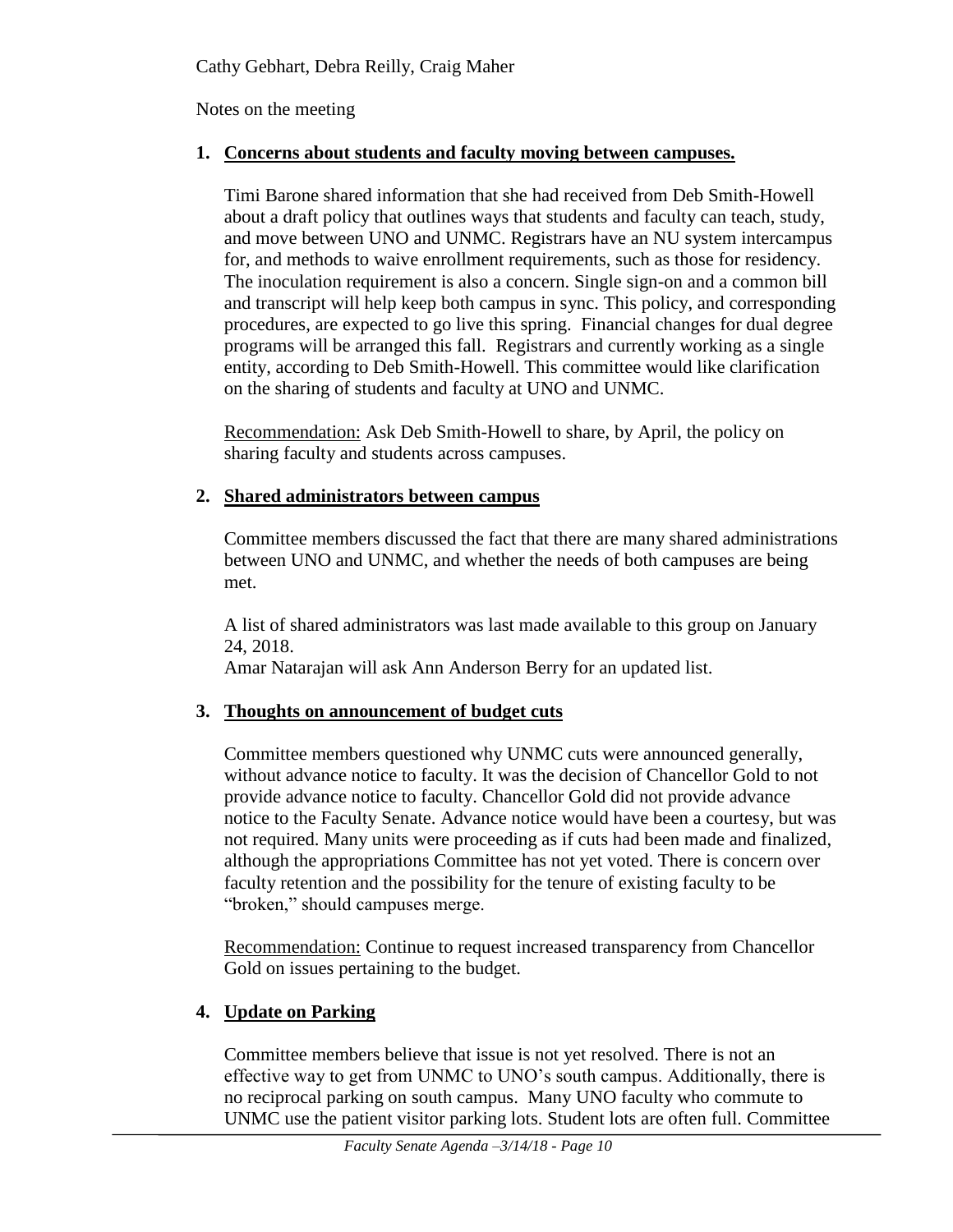members wish to have more clarification from UNO and UNMC administration about guidance on parking or faculty on each campus. How can reciprocal commuter parking meet the needs of faculty, in a financially sustainable way? Solutions such an hourly shuttle, bus pass, and car hang tags were discussed.

Recommendation: Identify how many faculty travel between campuses and how often. Reach out to campus LiveGreen team or parking services.

### **5. New item: Appeal to drop FedEx**

A team of faculty members has proposed that UPS be added as a courier and FedEx be dropped. Committee members discussed issues with dropping FedEx because shipping decisions and shipper selection are often made on the vendor or sender end, not at the institution. This proposal will be shared at the next meeting of the UNMC Faculty Senate.

Next meeting: April 30, 2018

# **VIII. Non-Senate Committee Reports**

# **A. AFCON:** Senator Kealey

**Board of Directors Meeting,** Eiseley Library, Lincoln, Nebraska, March 10, 2018 Present: Peggy Adair, secretary, legislative liaison; Russ Alberts, director at large; John Bender, representing UNL Faculty Senate; Nancy Comer, representing Nebraska State Reading Association; Bob Haller, chief baker, representing AAUP and all things wise and wonderful; Ally Halley, sous chef, representing Fine Lines; Burch Kealey, representing UNO Faculty Senate; Laurie Thomas Lee, representing ACLU Nebraska; David Moshman, president, policy coordinator; Katie Schroeder, representing Nebraska Library Association; Rod Wagner, immediate past president, representing Nebraska Center for the Book; Sam Walker, guest; Todd Schlechte, guest.

# **MINUTES**

President Dave Moshman convened the meeting at 10:10 a.m.

UNL and UNO FREE EXPRESSION POLICIES: The board discussed the status of free expression and academic freedom in post-secondary public education institutions in Nebraska. Guest Sam Walker outlined his plans for public challenge to UNO's free expression policy that he has scheduled for April 9, 2018. Alberts made the following motion: "AFCON shall officially oppose the Regents' policy on free expression; support peaceful action to challenge said policy; and coordinate with ACLU, FIRE, and other organizations that support free expression." Schroeder seconded the motion. Motion carried on a voice vote.

MINUTES: A motion was made by Haller, second by Halley, to approve minutes of the AFCON board meeting held on January 13, 2018. Motion carried on a voice vote.

TREASURER'S REPORT: Halley reported she has received dues from four members. She will develop an invoice for organizational members and will digitize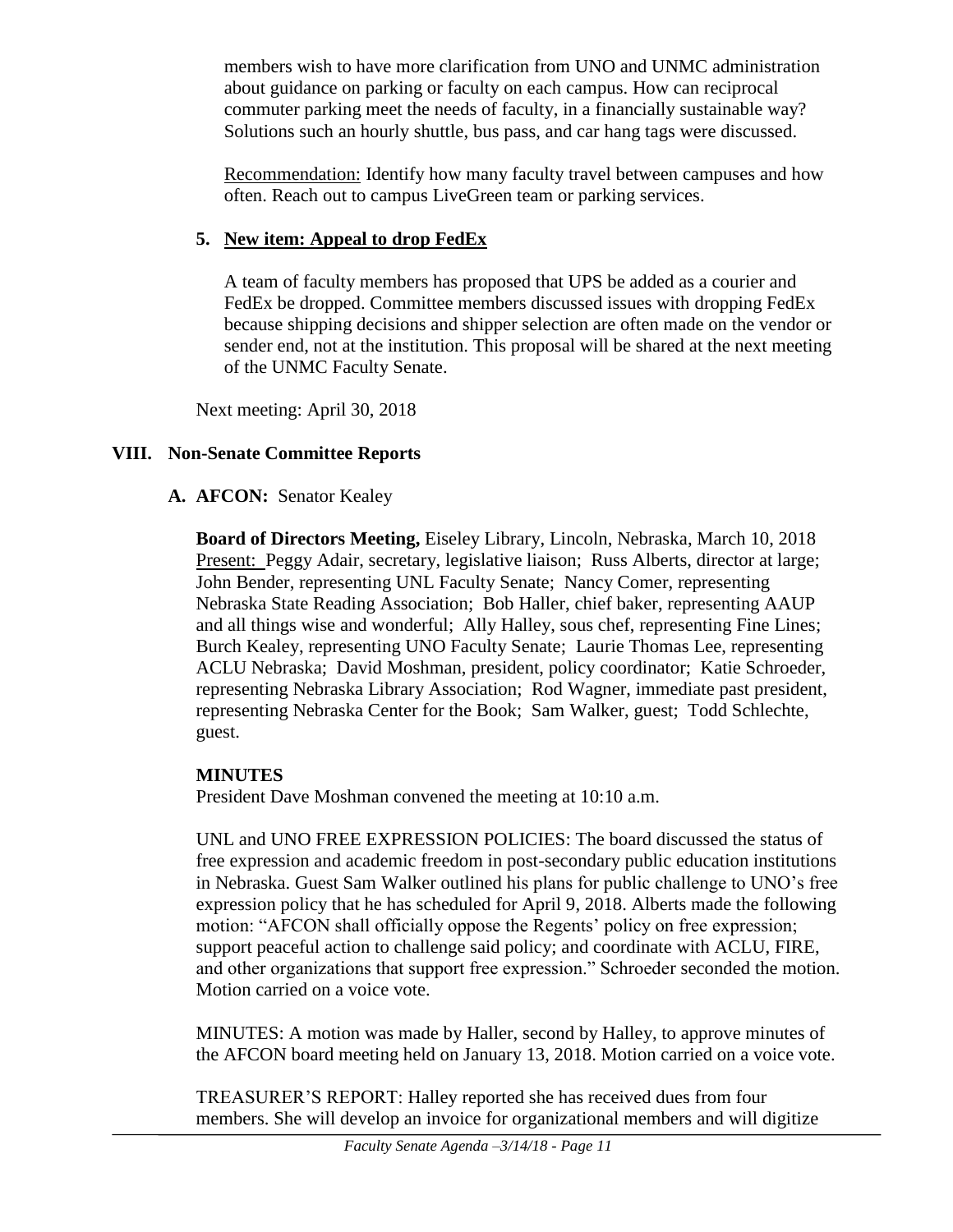old treasury records. Balance on hand as of March 10, 2018, is \$2,246.13.

LEGISLATIVE REPORT: Adair reported on the status of legislative bills of interest to AFCON.

The following bills are still in committee and unlikely to move further this year: LB718, the Higher Education Free Speech Act; LB886, the Student Journalist bill; LB898, which requires post secondary institutions to conduct annual sexual assault climate surveys; LB1094, requiring financial literacy and entrepreneurship curriculum standards; and LR285CA, which abolishes the Nebraska State Board of Education.

LB1069, which requires students to take the 100-question Naturalization test, is Senator Brasch's priority bill and will likely be debated this year.

LB295, which establishes a tax credit for contributions to private schools and takes the resulting revenue loss away from public schools, is Senator Linehan's priority bill and will likely be debated this year. Senator Harr and others plan to filibuster the bill.

POLICY ON PUBLIC STATEMENTS: The board discussed the draft policy on public statements. Adair will edit the policy as discussed and present an amended draft to the board at the April meeting.

TREAT OF THE DAY: Homemade blueberry muffins (still warm!) with powdered sugar topping. Thank you, Baker Bob!

NEWSLETTER AND WEBSITE: Moshman will continue to produce a scaled-down version of the *Sentinel* until a new editor can be found. Kealey offered to take a look at the AFCON website to see if he can assist in updating.

There being no further business, the AFCON board adjourned at 11:58am.

The next meeting of the **AFCON BOARD OF DIRECTORS** will be held on **Saturday, April 14, 2018,** at Eiseley Library in Lincoln, Nebraska.

[www.academicfreedomnebraska.org](http://www.academicfreedomnebraska.org/) AND [afcon.nebraska@gmail.com](mailto:afcon.nebraska@gmail.com)

- **IX. Unfinished Business**
- **X. Good of the Order**
- **XI. New Business**
	- **A. Dual Factor Authentication:** Senator Grams
	- **B. Facilities Use Plan, related to the new Freedom of Expression Policy:** Senator Grams (agenda attachment – pgs. 20-29)

### **C. Faculty Senate Attendance**

The EC&C asked that the following be included in the next EC&A agenda: Wednesday afternoons, 2-4 p.m. are blocked out for Faculty Senate meetings. Deans are reminded of this when information for the election process is sent to them each